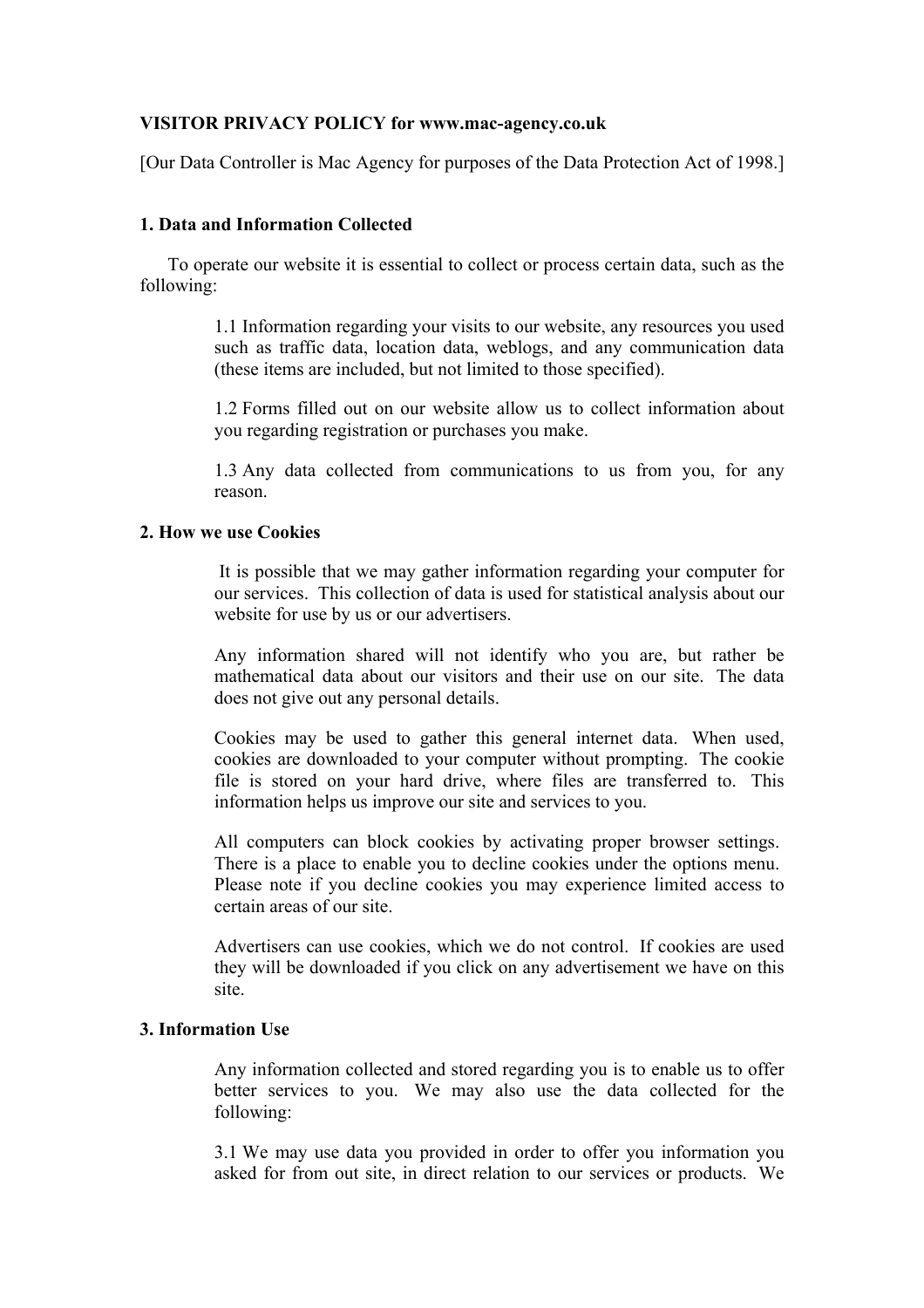may also send information on products we feel might interest you, as long as you have consented to such communications.

3.2 Any commitments we made to you may require use of your information, used only to fulfil your request.

3.3 We may use your information to explain any changes our website has undergone such as structural or service/ product modifications, which could affect our service to you.

3.4 An existing customer may require contact regarding goods or services that were a subject of an earlier sale.

3.5 We may use your data or allow third parties to use the data, in order to give you information about unrelated goods or services you may find of interest. We may contact you about these services or goods if you consented to the contact.

3.6 A new customer may be contacted by us or a third party if you have consented to such communication.

3.7 If you do not wish communication from our website or a third party you will be given the opportunity to decline said communication. We will not allow your information collected while you were on our site to be used by us or a third party if the consent is withheld.

3.8 Please understand that we do not share information that is going to identify you to our advertisers. However, on occasion we may provide them with statistics about our site's visitors.

# **4. Personal Data Storage**

4.1 It is possible that we may collect transfer data from you regarding locations outside of the European Economic Area. This information is used for storing and processing. It may be processed by staff outside the European Economic Area, by a company who works for us or a supplier we have. An example is where we may process and conclude your order by using payment details or offering support services. You have agreed to this communication by processing and finalising your order. At any time you provide personal data, you agree to a transfer for processing and storage. We take all reasonable steps to ensure the safety of the data transfer in agreement with this privacy policy.

4.2 Data you provide us with will be stored on secure servers. Any transaction details will be encrypted to provide you safety.

4.3 Transmission of data via the internet is never completely secure, thus a guarantee of data sent electronically or transmitted cannot be given. Information offered is therefore at your own risk. If given a password or chosen to obtain a password, you can access the secure section, requiring the password to remain confidential by you, as your responsibility.